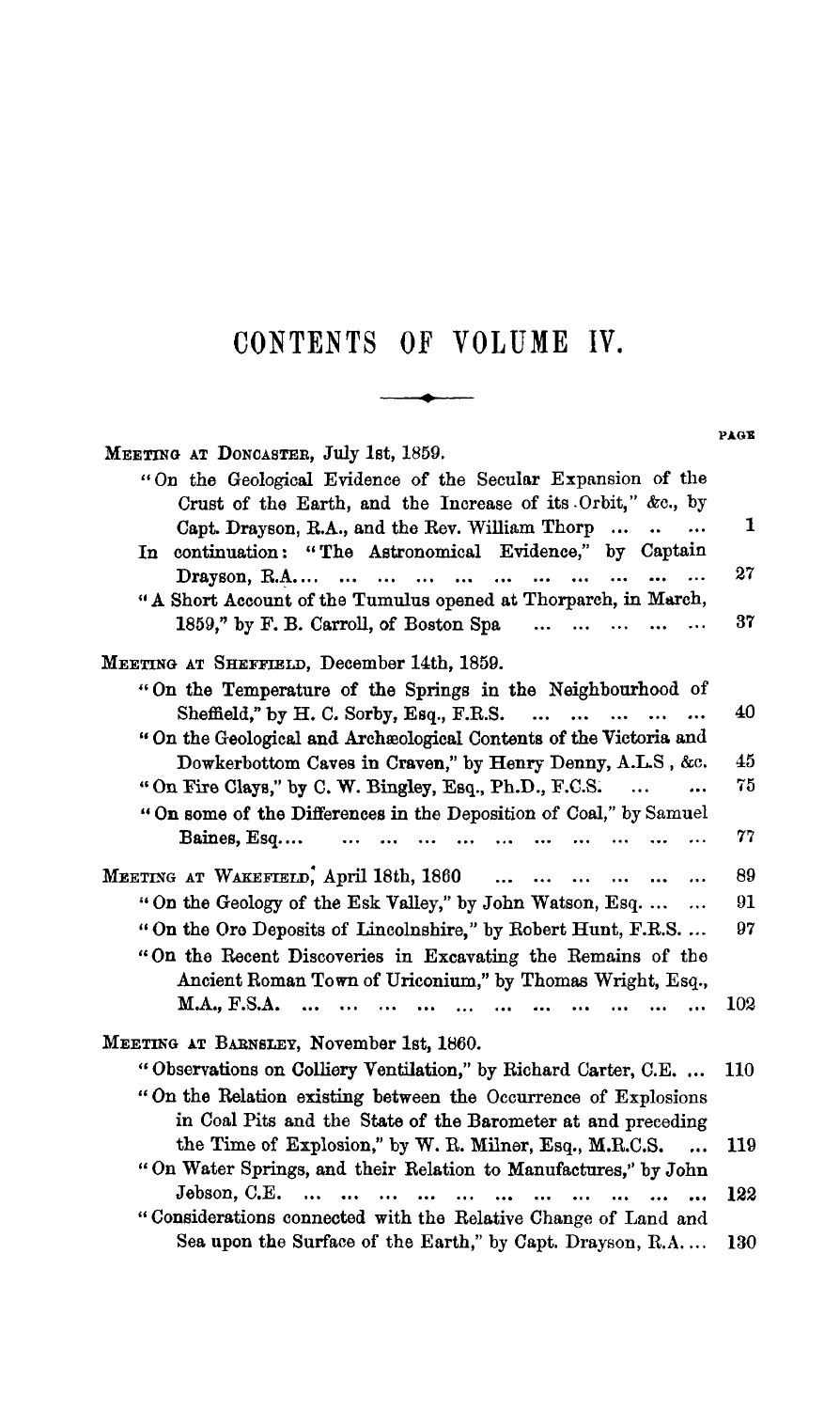| MEETING AT LEEDS, May 8th, 1861                                                                                                                                                        | PAGE<br>145 |
|----------------------------------------------------------------------------------------------------------------------------------------------------------------------------------------|-------------|
| "On the Former Existence of the Roebuck in the West-Riding of                                                                                                                          |             |
| Yorkshire," by Henry Denny, A.L.S.<br>$\cdots$<br>$\ddotsc$                                                                                                                            | 146         |
| $\ddotsc$<br>"The Rev. Mr. McEnery's Researches in the Bone Cave of Kent's                                                                                                             |             |
|                                                                                                                                                                                        |             |
| Hole, Torquay, and their Relation to the Archaeology and                                                                                                                               |             |
| Palæontology of Britain," by the Rev. John Kenrick, M.A.,                                                                                                                              |             |
| F.S.A., of York<br>$\ddotsc$<br>$\dddotsc$<br>$\cdots$<br>$\dddotsc$<br>$\ddot{\phantom{a}}$<br>$\ddotsc$<br>$\mathbf{r}$<br>$\ddot{\phantom{a}}$<br>$\ddot{\phantom{a}}$<br>$\ddotsc$ | 150         |
| "Suggestions for the Introduction of the Silkworm into the West                                                                                                                        |             |
| Riding of Yorkshire, and more especially a New Species which                                                                                                                           |             |
| may be Fed on the Teazle Plant," by Henry Denny, A.L.S.                                                                                                                                | 165         |
| MEETING AT HALIFAX, July 12th, 1861.                                                                                                                                                   |             |
| "Some Account of the Roman Roads in the Parish of Halifax.                                                                                                                             |             |
| with the respective Claims of Almondbury, Slack, and Greet-                                                                                                                            |             |
| land to the Site of Cambodunum," by F. A. Leyland, F.S.A.                                                                                                                              | 182         |
| "On the Rotation of the Planets," by Captain Drayson, R.A<br>$\ddotsc$                                                                                                                 | 205         |
|                                                                                                                                                                                        |             |
| "On a very Remarkable Mummy in the Museum of the Leeds                                                                                                                                 |             |
| Philosophical and Literary Society," by Professor G. Seyffarth,                                                                                                                        |             |
| Ph.D., D.D.<br>$\ddotsc$<br>$\ddotsc$<br>$\dddotsc$<br>$\mathbf{a}$<br>$\dddotsc$<br>$\dddotsc$                                                                                        | 213         |
| MEETING AT BRADFORD, February 19th, 1862                                                                                                                                               | 231         |
| "On Cromleachs and Rocky Stones Ethnologically and Geologically                                                                                                                        |             |
| Considered," by P. O'Callaghan, D.C.L., LL.D., F.S.A., &c.<br>                                                                                                                         | 232         |
| "On the Geologico-Archeological Discoveries in Denmark, Switzer-                                                                                                                       |             |
| land, and France," by Sir John Lubbock, Bart., F.R.S., &c.<br>$\dddotsc$                                                                                                               | 238         |
| "On the Historic Incidents connected with Lincoln Heath," by the                                                                                                                       |             |
| Rev. Edward Trollope, M.A., F.S.A., Prebendary of Lincoln                                                                                                                              | 273         |
| Geological Excursion<br>$\cdots$<br>$\mathbf{1}$ and $\mathbf{1}$ and $\mathbf{1}$<br>$\dddotsc$<br><br>$\ddotsc$                                                                      | 292         |
|                                                                                                                                                                                        |             |
| MEETING AT LEEDS, May 28th, 1863<br>$\cdots$<br>$\cdots$                                                                                                                               | 295         |
| "On the Rise and Suppression of the Templars in Yorkshire," by                                                                                                                         |             |
| the Rev. John Kenrick, M.A., F.S.A., of York<br>$\cdots$                                                                                                                               | 296         |
| "On the Microscopical Structure of Mount Sorrel Syenite, Arti-                                                                                                                         |             |
| ficially Cooled slowly," by H. C. Sorby, Esq.,, F.R.S., of Shef-                                                                                                                       |             |
| field<br>$\dddotsc$<br>$\ddot{\phantom{a}}$<br>$\ddotsc$<br>$\ddot{\phantom{a}}$<br>$\mathbf{r}$<br>$\cdots$<br>$\ddot{\phantom{a}}$<br>$\ddot{\phantom{a}}$<br>$\ddotsc$<br>$\ddotsc$ | 301         |
| "Notice of an apparently undescribed Fossil Plant, from the Car-                                                                                                                       |             |
| boniferous Sandstone near Leeds," by Henry Denny, A.L.S.                                                                                                                               | 304         |
| MEETING AT RIPON, April 1st, 1864<br>$\ddotsc$<br>                                                                                                                                     | 309         |
| "On the Condition of the Primæral Inhabitants of the British                                                                                                                           |             |
| Islands, as Evidenced by the Remains of their Weapons, &c.,"                                                                                                                           |             |
| by P. O'Callaghan, D.C.L., LL.D., F.S.A.                                                                                                                                               | 310         |
| $\cdots$<br>$\cdots$ $\cdots$<br>$\ddotsc$<br>"On certain Results from Barrow Diggings in Cleveland," by the                                                                           |             |
|                                                                                                                                                                                        |             |
| Rev. J. C. Atkinson, of Danby, Cleveland<br>$\cdots$<br>$\ddotsc$<br>$\ddotsc$<br>$\dddotsc$                                                                                           | 321         |
| "Observations on the Distribution of the Extinct Bears of Britain,                                                                                                                     |             |
| with especial Reference to a supposed New Species of Fossil                                                                                                                            |             |
| Bear from Ireland," by Henry Denny, A.L.S.<br>and the contract                                                                                                                         | 338         |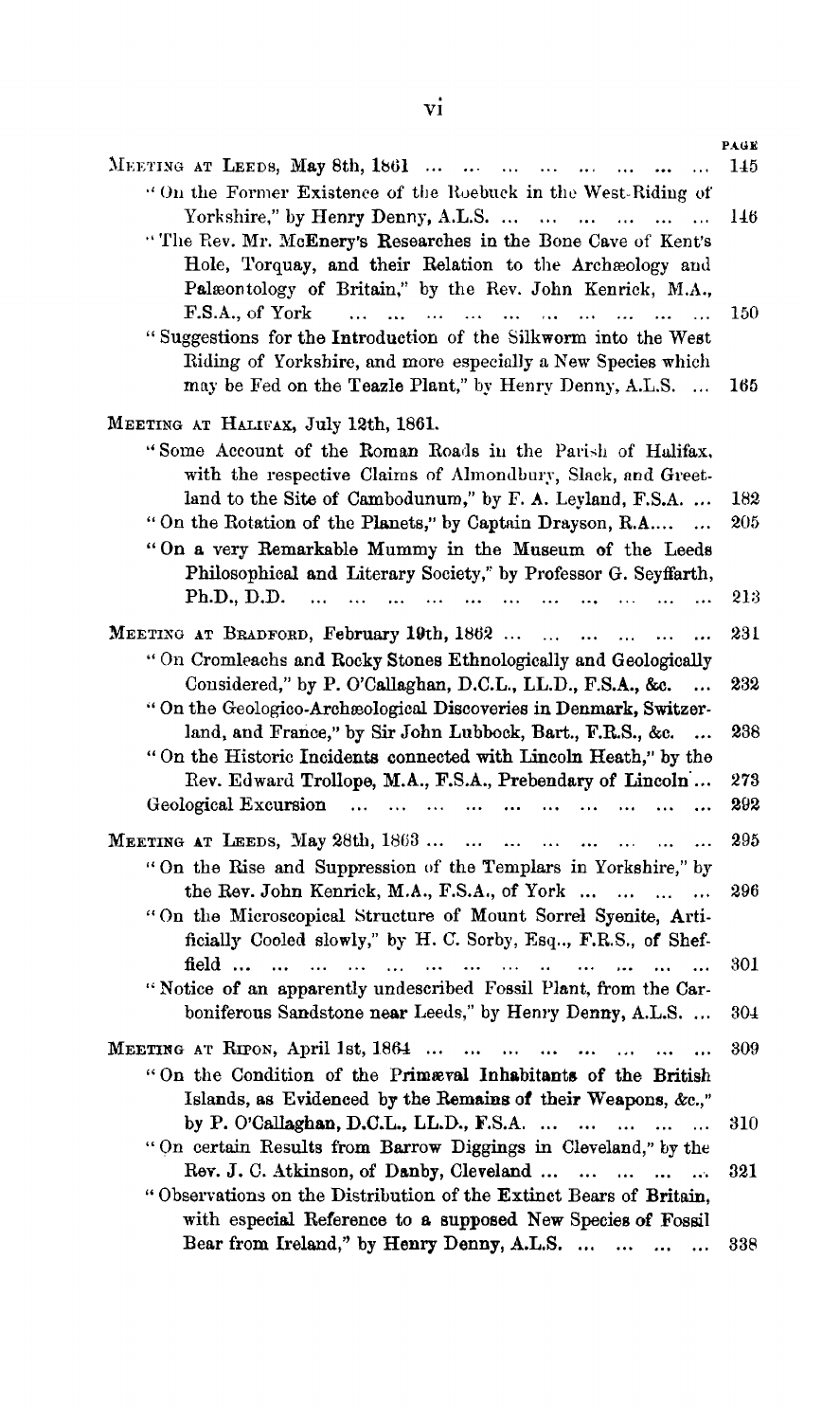|                                                                                                                                                                                                                                                            | PAGE |
|------------------------------------------------------------------------------------------------------------------------------------------------------------------------------------------------------------------------------------------------------------|------|
| MEETING AT HUDDERSFIELD, June 16th, 1864.                                                                                                                                                                                                                  |      |
| "On the History of Leeds before the Norman Conquest," by                                                                                                                                                                                                   |      |
| Thomas Wright, M.A., F.S.A., London<br>and the same<br>$\cdots$                                                                                                                                                                                            | 359  |
| "On an Ancient Barrow or Tumulus, and Flint Implements found                                                                                                                                                                                               |      |
| in the Neighbourhood of Bridlington," by Mr. Edward Tindall,                                                                                                                                                                                               |      |
| $\ddotsc$                                                                                                                                                                                                                                                  | 387  |
| "On the Effects of certain Geological Arrangements on the Work-                                                                                                                                                                                            |      |
| ing of Coal," by Mr. Philip Cooper, of Rotherham                                                                                                                                                                                                           | 396  |
| MEETING AT SHEFFIELD, March 9th, 1865.                                                                                                                                                                                                                     |      |
| " On the Hydraulic Coal-Cutting Machine," by T.W. Embleton, Esq.,                                                                                                                                                                                          |      |
|                                                                                                                                                                                                                                                            | 404  |
| "On the Early History of Sheffield," by John James, Esq., of Shef-                                                                                                                                                                                         |      |
| field<br>$\cdots$<br>$\cdots$<br>$\cdots$<br>$\ddotsc$<br>$\ddot{\phantom{a}}$<br>$\ddotsc$<br>$\cdots$                                                                                                                                                    | 405. |
| "Further Explorations in the Dowkerbottom Caves in Craven," by                                                                                                                                                                                             |      |
| James Farrer, Esq., M.P., with Remarks by Henry Denny,                                                                                                                                                                                                     |      |
| A.L.S., of Leeds<br>$\ldots \quad \ldots \quad \ldots \quad \ldots \quad \ldots$<br><br>$\cdots$<br>$\sim$<br>$\ddotsc$                                                                                                                                    | 414  |
|                                                                                                                                                                                                                                                            |      |
| MEETING AT DONCASTER, November 22nd, 1865.                                                                                                                                                                                                                 |      |
| "On the Coins of the Ancient Britons, and more particularly those                                                                                                                                                                                          |      |
| found in Yorkshire," by John Evans, Esq., F.R.S., &c., of                                                                                                                                                                                                  |      |
| London<br>$\ldots$ $\ldots$ $\ldots$ $\ldots$ 423<br>$\mathbf{r}$ . The state $\mathbf{r}$ and $\mathbf{r}$ and $\mathbf{r}$<br>$\cdots$<br>$\mathbf{r}$                                                                                                   |      |
| "On the Occurrence of a Lead Celt in Lincolnshire, with Remarks                                                                                                                                                                                            |      |
| on Celts generally," by Henry Denny, A.L.S.<br>$\ddotsc$<br>$\dddotsc$                                                                                                                                                                                     | 436  |
| "On Local Nomenclature as derived from Saxon Settlements in                                                                                                                                                                                                |      |
| South Yorkshire," by the Rev. Scott Surtees, Rector of Sprot-                                                                                                                                                                                              |      |
| $burnm.$                                                                                                                                                                                                                                                   | 446  |
| "On the Little British Kingdom of Elmet," by John James, Esq.,                                                                                                                                                                                             |      |
| of Sheffield<br>and the contract of the contract of the contract of the contract of the contract of the contract of the contract of the contract of the contract of the contract of the contract of the contract of the contract of the contra<br>$\cdots$ | 452  |
| "On Impressed Limestone Pebbles, as Illustrating a New Principle                                                                                                                                                                                           |      |
| in Chemical Geology," by H. C. Sorby, Esq., F.R.S., Sheffield                                                                                                                                                                                              | 458  |
| MEETING AT LEEDS, August 6th, 1866.                                                                                                                                                                                                                        |      |
| Annual Meeting and Statement of Accounts                                                                                                                                                                                                                   | 463  |
| "On the Flint Implements and Weapons found at Bridlington," by                                                                                                                                                                                             |      |
| John Ffooks, Esq.<br>$\ddotsc$<br>$\ddotsc$                                                                                                                                                                                                                | 465  |
| "Notice of Early British Tumuli on the Hambleton Hills, near                                                                                                                                                                                               |      |
| Thirsk," by Henry Denny, A.L.S<br>$\ddotsc$                                                                                                                                                                                                                | 488  |
| "On the Pleistocene Mammals of Yorkshire," by William Boyd                                                                                                                                                                                                 |      |
| Dawkins, M.A. $(Oxon.)$ , F.G.S.<br>$\cdots$<br>$\cdots$<br>$\dddotsc$<br>$\ddotsc$                                                                                                                                                                        | 502  |
|                                                                                                                                                                                                                                                            |      |
| MEETING AT BRADFORD, March 4th, 1867<br>$\ddotsc$                                                                                                                                                                                                          | 511  |
| "On the Inhabitants of Yorkshire in Pre-Roman Times," by the                                                                                                                                                                                               |      |
| Rev. William Greenwell, M.A., Canon of Durham<br>$\sim$                                                                                                                                                                                                    | 512  |
| "On the Fire and Choke Damp Indicator, Invented by George F.                                                                                                                                                                                               |      |
| Ansell, Esq. of the Royal Mint," by Richard Reynolds, F.C.S.                                                                                                                                                                                               | 545  |